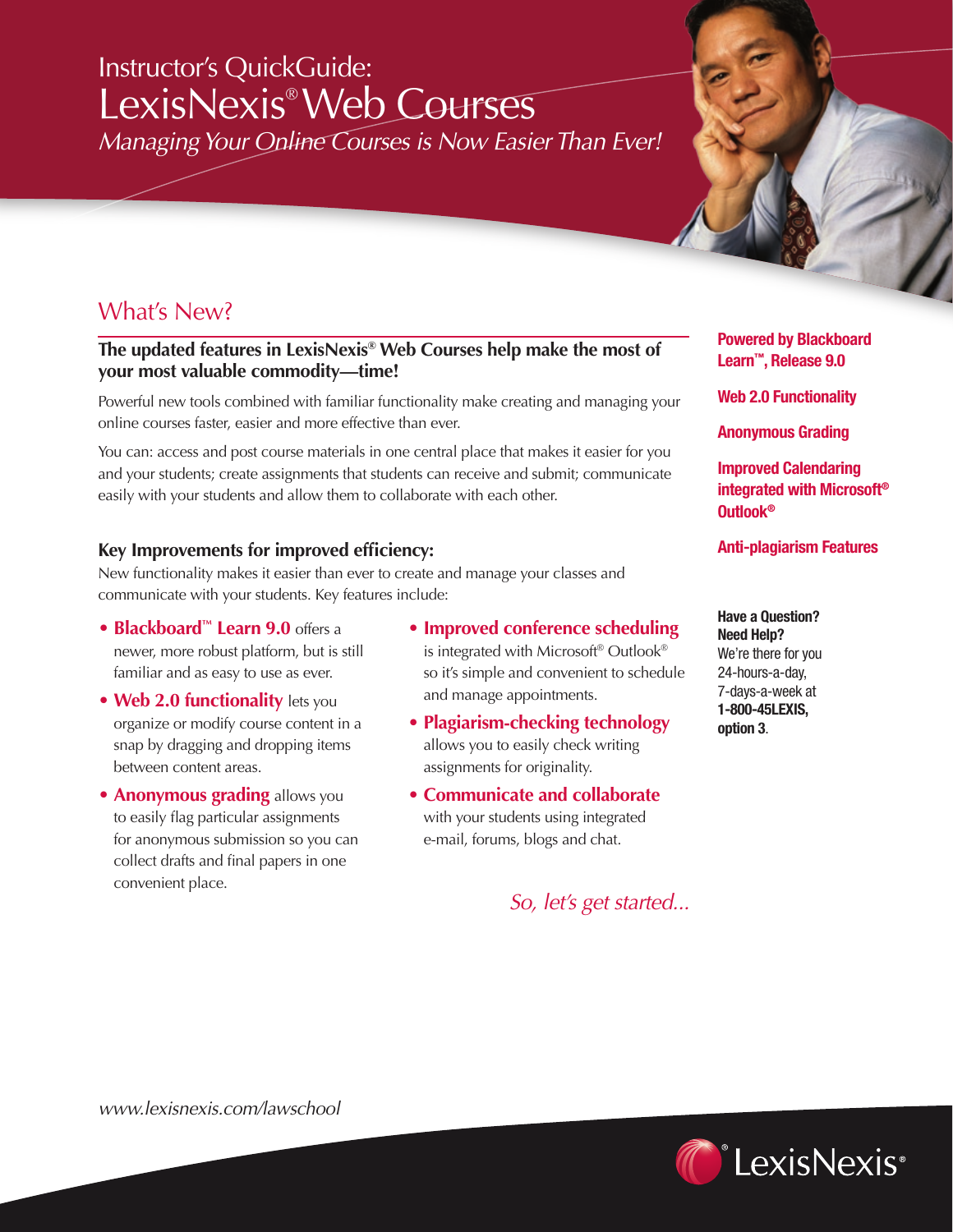## How Do I Access Web Courses?

- At the LexisNexis Law School site, found at **www.lexisnexis.com/lawschool**, enter your LexisNexis Custom ID and Password
- Click the **Access Web Courses** 1 link found under the Prepare for Class tab, which will open in a separate window

## How Do I Create a Course?

We've made it very simple for you to create a course in Web Courses. Using the *Create a New Web Course*

feature, you simply fill out a short form to identify the name and matter of your course—then we do the rest! A course is creat with standard menu features such as announcements, syllabus materials, appointments, assignments, discussion forums, e-n a direct link into research. You have complete control to add course and modify its features and content—whatever you choose to do to personalize and make it yours.

| <b>Co</b> 'LexisNexis•                                                                                           |                                                                                                             |                                                                                                                                                      | Law Schools Home                                                                                                                                                                |                      |                           |             |  |
|------------------------------------------------------------------------------------------------------------------|-------------------------------------------------------------------------------------------------------------|------------------------------------------------------------------------------------------------------------------------------------------------------|---------------------------------------------------------------------------------------------------------------------------------------------------------------------------------|----------------------|---------------------------|-------------|--|
| exisNexis® Faculty Webinar Series<br>featuring CaseMap, Shepard's® & Search by Topic or Headnote                 |                                                                                                             |                                                                                                                                                      |                                                                                                                                                                                 |                      |                           |             |  |
| Get Updated at Home this Summer.                                                                                 |                                                                                                             |                                                                                                                                                      |                                                                                                                                                                                 | <b>Register Now!</b> |                           | ec 1 2 >>   |  |
| Velcome, Trish<br>Prepare for Class<br><b>Web Courses</b>                                                        |                                                                                                             | <b>Other Resources</b>                                                                                                                               |                                                                                                                                                                                 | <b>MySchool</b>      | <b>Career Development</b> | <b>Help</b> |  |
| <b>Teaching Tools</b><br>» Faculty Webinar Series<br>»Reference Literature<br>>Access Web Courses<br>View All >> | <b><i>»Publication Updates</i></b><br>+2008-09 Publications<br>Catalog<br>-Request Copies of<br>View All >> |                                                                                                                                                      | Download Tools<br>Law School Publishing<br>>CaseMap - Case Analysis<br>Tool<br>»Building a Table of<br>Authorities<br>LexisNexis Publications<br>» Cite Checking<br>View All >> |                      |                           |             |  |
| me and subject<br>created for you<br>llabus, course<br>, e-mailing, and<br>add to your                           |                                                                                                             | Web Courses Creation/Deletion Form<br>Course Subject Area:<br>Course Title:<br><b>Start Date:</b><br><b>End Date:</b><br>Number Of Students:<br>Save |                                                                                                                                                                                 | Select               |                           | ×           |  |

• To create a course, click the **Create a New Web Course** link found under the Web Courses tab on the LexisNexis Law School Web site

Lexis  $\overline{Get U}$ Welcon Prepa Teachin »Faculty

- Fill out the short *Web Courses Creation/Deletion Form* which appears and click **Save**
- Now go back to the LexisNexis Law School site and click **Access Web Courses**; you'll find your newly created course under the *My Courses* heading

#### How do I Use the Web Courses Home Page?

The Web Courses Home Page, which is displayed after linking into the program, is your personal directory for the courses you created and any other courses (created by other instructors) that you added. Once you add a course to this page, you can click the course title to enter that course, view its course home page, access the course materials and tools, and modify it.

| Add Modula                                                                                                               |                                                                                                                                                                |                                      | <b>Personalize Page</b>                                                                                                                                                                                                                                                                                                                                                                                                                                                                                                                                                                |  |  |
|--------------------------------------------------------------------------------------------------------------------------|----------------------------------------------------------------------------------------------------------------------------------------------------------------|--------------------------------------|----------------------------------------------------------------------------------------------------------------------------------------------------------------------------------------------------------------------------------------------------------------------------------------------------------------------------------------------------------------------------------------------------------------------------------------------------------------------------------------------------------------------------------------------------------------------------------------|--|--|
| Tools                                                                                                                    | My Announcements<br>$\sim$                                                                                                                                     | <b>Course List</b>                   |                                                                                                                                                                                                                                                                                                                                                                                                                                                                                                                                                                                        |  |  |
| 1 @ Announcements<br><b>El Color dar</b><br>1 SR Tacks<br>I di View Results<br>1 El Dond E-mail<br>1 im Discippeard Over | No Organization Awaqueconexts have been posted in the lost 7 days.<br><b>Training on LoxicNexis Web Courses</b><br><b>Now Wob Courses Training</b><br>322      | Семпев<br>Instructor<br>Trick Manaco | Courses you are teaching:<br>C Advanced Legal Research 129490: Training on LexisWexis Web                                                                                                                                                                                                                                                                                                                                                                                                                                                                                              |  |  |
|                                                                                                                          | 500<br><b>My Calendar</b>                                                                                                                                      | <b>Cuick Tutorials</b>               |                                                                                                                                                                                                                                                                                                                                                                                                                                                                                                                                                                                        |  |  |
|                                                                                                                          | 3:00 PM - 4:00 PM on 0.7.05:                                                                                                                                   | <b>Ouick Tuterials Library</b>       | 000                                                                                                                                                                                                                                                                                                                                                                                                                                                                                                                                                                                    |  |  |
|                                                                                                                          | Weblinar for Web Courses<br>This session will provide basic treining on Web Courses functionality.<br>more<br>50<br><b>My Tasks</b><br>No tasks doe<br>$332 -$ |                                      | Walcome to the Deek Tutorial Library! We've updated our Quick Tutorial<br>Library to make it easier to find the fasture overwere that you're lesking for. To<br>learn more about Elackboard Learn or the Elackboard Academic Suite through<br>shot clos that demonstrate new key leatures and functionality, please<br>relevence the collection below.<br>These tutorials are erganized by version, capability and feature<br>Looking for additional training on Blackboard products? Please visit Elackboard<br>Training for more information.<br><b>Blackboard Learn Release 9.8</b> |  |  |
|                                                                                                                          |                                                                                                                                                                |                                      |                                                                                                                                                                                                                                                                                                                                                                                                                                                                                                                                                                                        |  |  |
|                                                                                                                          |                                                                                                                                                                | <b>Capability</b>                    | Feature                                                                                                                                                                                                                                                                                                                                                                                                                                                                                                                                                                                |  |  |
|                                                                                                                          |                                                                                                                                                                | Caurse<br>Management                 | The Course Emissancet                                                                                                                                                                                                                                                                                                                                                                                                                                                                                                                                                                  |  |  |
|                                                                                                                          |                                                                                                                                                                | Course<br>Management                 | <b>Adding Centers</b>                                                                                                                                                                                                                                                                                                                                                                                                                                                                                                                                                                  |  |  |
|                                                                                                                          |                                                                                                                                                                | Course<br>Management                 | Making Tests Available on the Counte Menu                                                                                                                                                                                                                                                                                                                                                                                                                                                                                                                                              |  |  |
|                                                                                                                          |                                                                                                                                                                | Course<br>Monagonent                 | <b>Cleating Blogs</b>                                                                                                                                                                                                                                                                                                                                                                                                                                                                                                                                                                  |  |  |
|                                                                                                                          |                                                                                                                                                                | Course<br>Monagement                 | Creating Single Groups and Adding Users                                                                                                                                                                                                                                                                                                                                                                                                                                                                                                                                                |  |  |
|                                                                                                                          |                                                                                                                                                                | Ceurse                               |                                                                                                                                                                                                                                                                                                                                                                                                                                                                                                                                                                                        |  |  |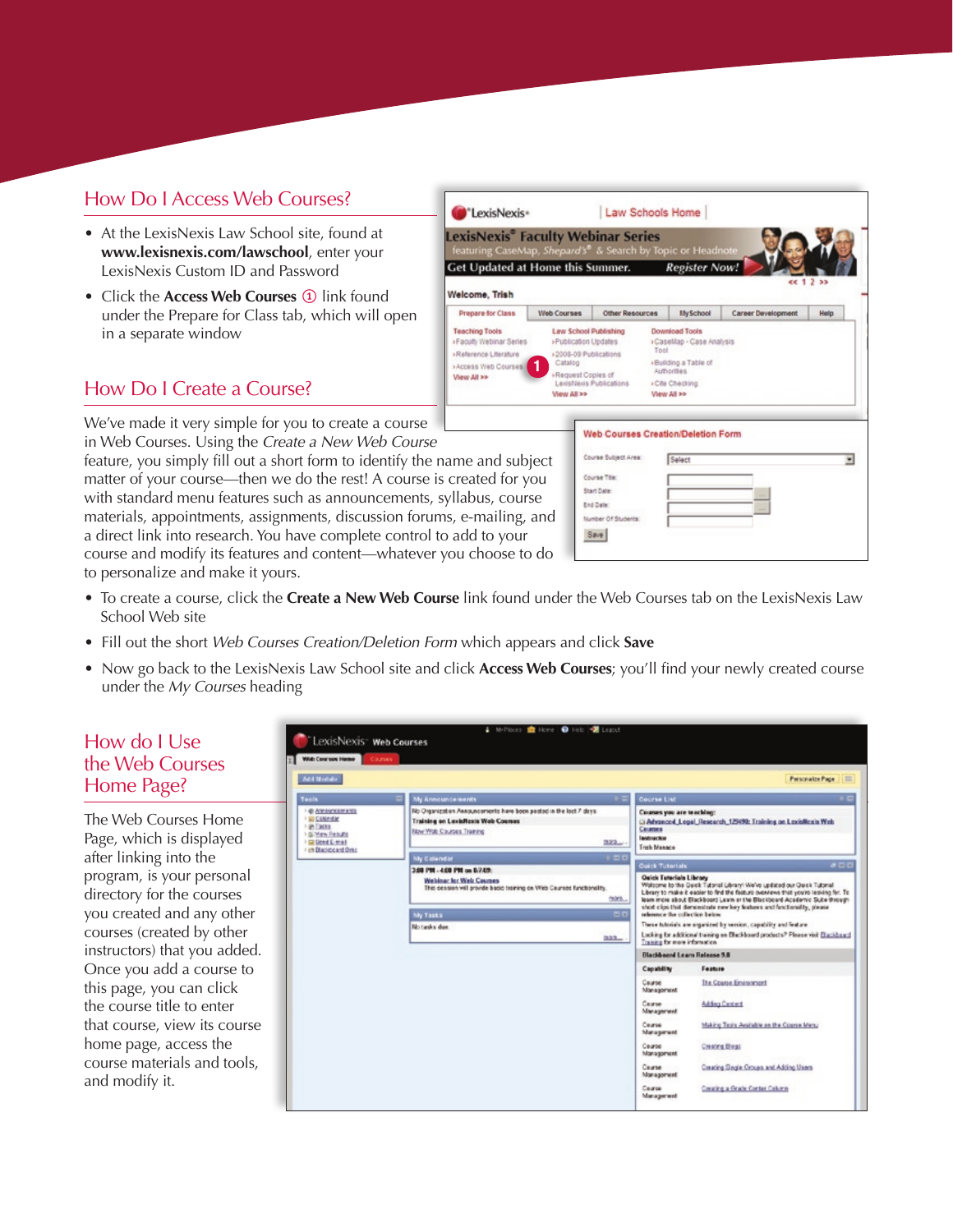## How Do I Modify and Personalize My Course?

Once you've created your course, you can change the style of that course, its look and coloring, the order and naming of your menu items, and other personalizations. To make any changes, you must first turn the **Edit Mode** to **ON** 2. This toggle switch is found in the upper-right corner of the main screen.

To rearrange the order of your menu items, simply hold your mouse down on the arrow to the left of that menu element, then drag and drop the

item where you want it.

To change the color or style of the menu bar, or to customize your course with a school banner or other personal image:

- Choose the **Customization** link 3 in the **Control Panel** *(lower left)*
- From the Customization pull down list, select **Style**
- This will present a form with many options, such as text or buttons for your menu bar, colors, ability to upload an image, etc.
- When you've chosen your options, **Submit**



## How Do I Enroll or Add Students in My Course?

Students are able to self-enroll in your course once you have turned on self-enrollment. To do this:

- Choose the **Customization** link 3 in the **Control Panel**
- From the **Customization** list, select **Enrollment Options**
- This will present a short form where you select the **Self Enrollment** option
- You also have the option to create your own access code, which would require your students to enter in order to self enroll. *Note that this is not mandatory.*
- Once you've made your selections, **Submit**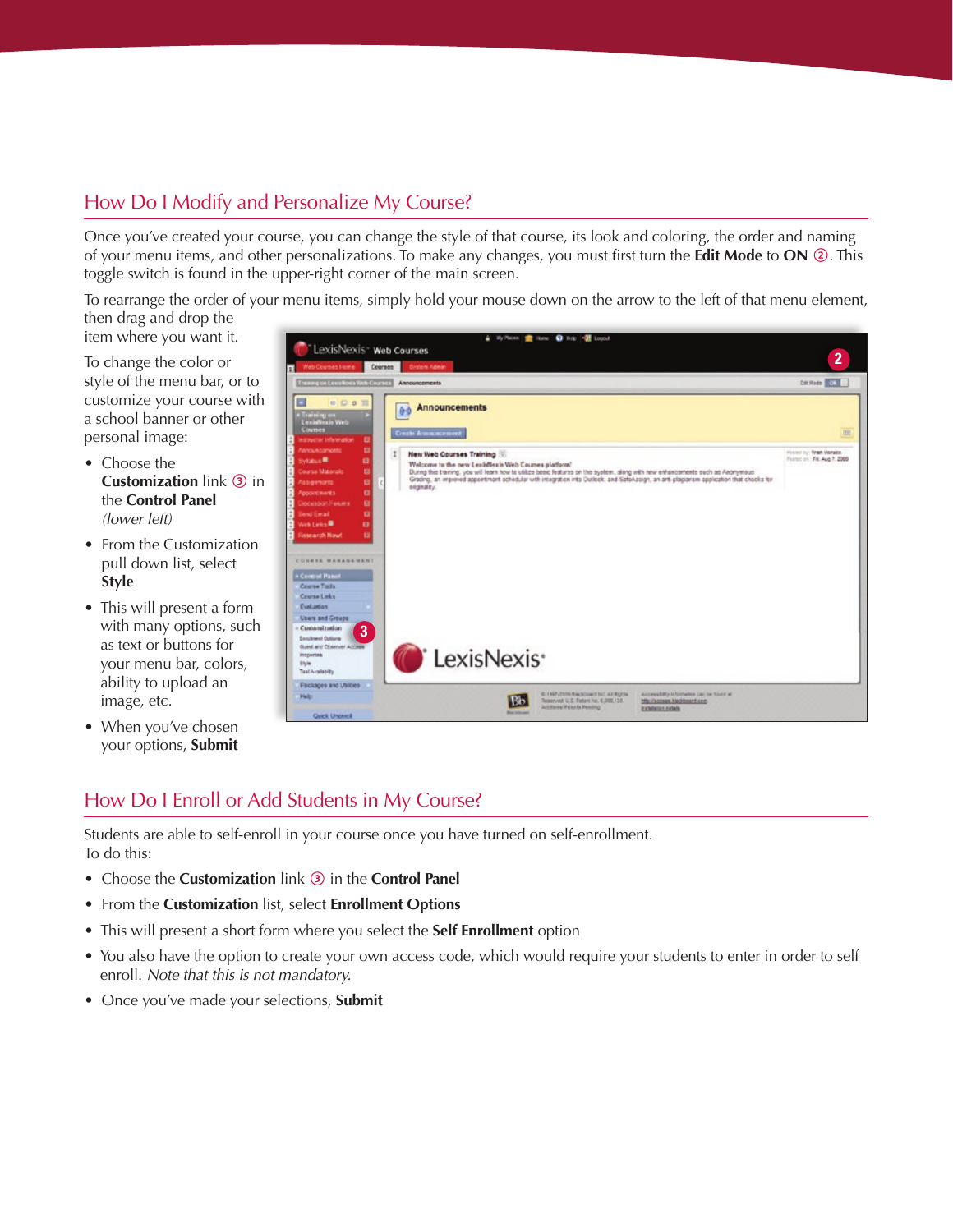## How Do I Control Availability of My Course?

Courses default to "Available." If you wish to make the course unavailable until you're ready, go to Properties under the Customization link. Set availability to "No" in Section 3 of the form and click **Submit**. When you're ready to make the course available, simply follow these same steps and choose "Yes."

## How Do I Create or Modify Content Areas?

You can attach materials to your course under tabs called Content Areas. These allow you to post and distribute a variety of course information and resources, including a syllabus, class notes, supplemental materials, uploaded files, or any other documents that you believe will be helpful to your students. When you create a course, two content areas (entitled "Syllabus" and "Course Materials") are already added to your course. To create additional content areas or modify existing ones, see below.

#### **To create additional content areas:**

- Make sure you're in the course that you'd like to modify
- Make sure you are in Edit Mode  $\Phi$  (the toggle switch is in the upperright corner of the main screen)
- Click the **+** sign 2 above your course title in the left navigation bar. This reveals a pull-down menu, from which you should select **Create Content Area**
- Create the name of your new content area, decide whether to make it available to users, and **Submit**



#### **To modify existing content areas:**

- Make sure you are in Edit Mode (the toggle switch is in the upper-right corner of the main screen)
- While in your desired course, select the *down arrows* 3 found to the right of the specific content area that you want to modify. This provides you with a pull-down menu, from which you can choose:

Rename

Hide Link

Delete

• Simply choose the desired change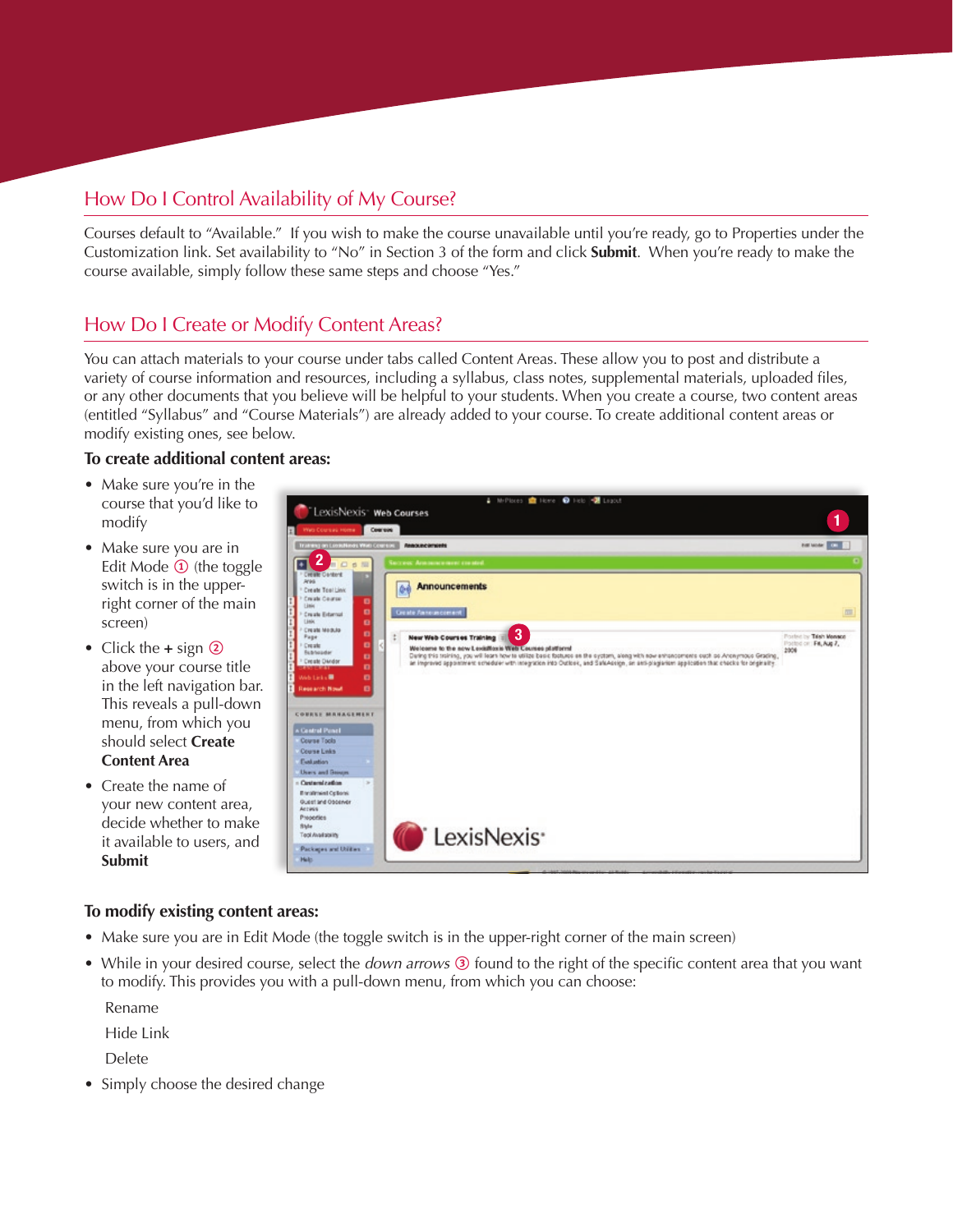## How Do I Add an Item on my Web Course?

- Make sure you are in Edit Mode (the toggle switch is in the upper-right corner of the main screen)
- Select the Content Area where you'd like to post the item. (For instructions on how to create or modify content areas, see above.)
- While in your desired course, select the specific content area for which you'd like to add content (e.g. Course Materials)
- Once in that content area, click **Create Item** 4
- Complete the form that appears. Here, you can attach a file from your computer to upload into your Web Course. Simply browse for the item, much like you would do when attaching a file to an e-mail.

## How Do I Create Links to the LexisNexis Research System? (using the LEXLink™ Feature)

Access to the LexisNexis Research System is one of the standard menu items in your course. You'll find an option labeled **Research Now!** in your left-hand menu which links you and your students seamlessly to the LexisNexis research system.

In some instances, you may have a document in one of your Content Areas that has legal citations in it. If you'd like to automatically link those citations directly to the source (case, statute, etc.) within the LexisNexis Research System, follow these instructions:

- Click on the Content Area where you have a document that you'd like to hyperlink (e.g. Course Materials)
- Select **More 5** to display the pull-down menu
- From the pull-down menu, choose the **Add LexisNexis citation links to document** option

| "LexisNexis" Web Courses<br>Web Courses Home<br><b>Courses</b>                                                                                                                                                                                                                  |                                                                      | ▲ Williams   全 Home   ● Holp   但 Logest                                |              |
|---------------------------------------------------------------------------------------------------------------------------------------------------------------------------------------------------------------------------------------------------------------------------------|----------------------------------------------------------------------|------------------------------------------------------------------------|--------------|
| Training on Lush House Wint Counses                                                                                                                                                                                                                                             | Course Materials                                                     |                                                                        | network C.L. |
| ø<br>田口日間                                                                                                                                                                                                                                                                       | Socress: Wenk At Reading Material created.                           |                                                                        |              |
| Training on<br>Lexistics is Web<br><b>Causes</b><br>instructor Information<br>ш                                                                                                                                                                                                 | <b>Course Materials</b>                                              | $5\phantom{.0}$                                                        |              |
| Ð<br>Associations<br>ø<br>Sylvian III                                                                                                                                                                                                                                           | <b>Belli St. Evaluate St. Collaborate St.</b><br><b>Constit News</b> | More 22<br>Add LaxisNavis clusion                                      | <b>INK</b>   |
| Caurea Materiale<br>۰<br>$\ddot{\phantom{a}}$<br>Assembled B<br>۰                                                                                                                                                                                                               | Week #1 Reading Material                                             | Information of the arms and<br>- Add links into<br>Lesistèris research |              |
| юI<br>Discussion Forums<br>6<br>Ð<br><b>Send Email</b>                                                                                                                                                                                                                          | Week #2 Reading Material                                             | Add CALLERING                                                          |              |
| Web Links <sup>18</sup><br>$\blacksquare$                                                                                                                                                                                                                                       | Week #3 Reading Material                                             |                                                                        |              |
| <b>Research Now!</b><br>п<br>$\pm$<br>COURSE MANAGEMEN<br><b>A Central Puncti</b><br>Course Tools<br>Course Links<br>Evolution<br>Users and Groups<br>Customization<br>m.<br>Enrolment Octons<br><b>Guidi and Objainer</b><br>Actess<br>Propieties<br>SMs.<br>Tool Availability | Week #4 Reading Material                                             |                                                                        |              |
| Pockages and Utilizies<br><b>Help</b>                                                                                                                                                                                                                                           |                                                                      |                                                                        |              |

- Fill out the form, attach the appropriate document, and click **Submit**. It will take a few minutes before the document is fully processed and has hypertext links in it.
- *Note—currently, Web Courses does not support a \*.docx file format for this function*

## How Do I Send E-Mail Messages Using Web Courses?

It's easy to communicate with your students through e-mail. Click **Send Email 6** from the menu and a list of options will appear. This includes all users in the course, just instructor users, only select students, and a variety of other options. *You don't have to know user e-mail addresses—they're already available within your course setup.*  Select your list category and fill out the form.

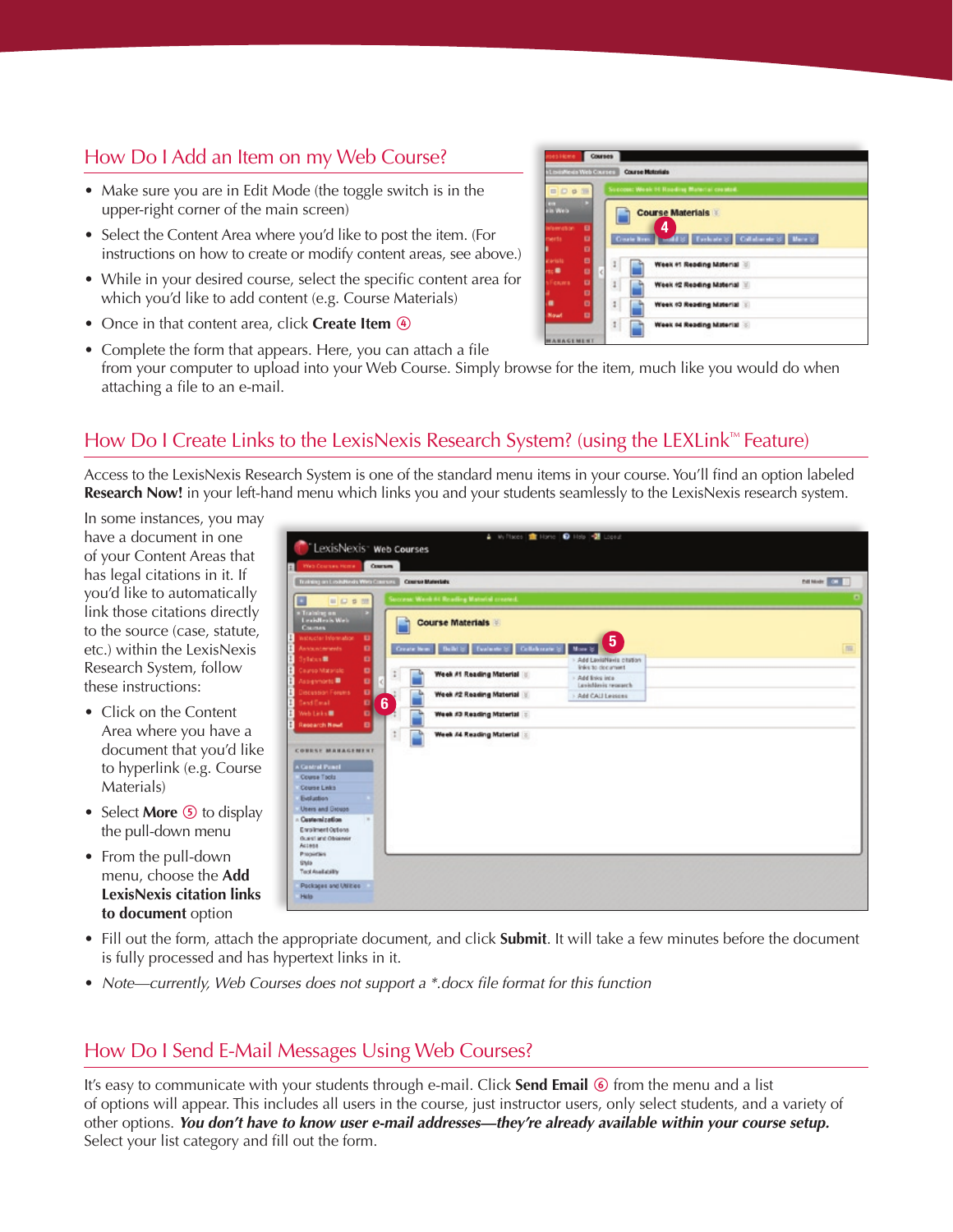## How Do I Create a Discussion Forum?

A forum is an environment you can use to conduct online discussions or elicit responses to a topic or idea. The threaded posting areas within forums are designed for interactive communication between participants, whether it's between you and your students or

strictly among students. Forums are made up of individual discussion threads that can be organized around a particular subject. When you create a new course, the *Discussion Forums* menu item is added to your course by default.

#### **To create a forum:**

- Select **Discussion Forums 1** in the menu
- Click **Create Forum** 2
- Fill out the form and click **Submit**

#### **To modify an existing forum:**

• While in the *Discussion Forums* area, look for the respective forum you'd like to modify (e.g. you

| LexisNexis <sup>-</sup> Web Courses                                                                                                                                                                       |                                                                          |                                                                                                                                                       |                                                  |                        |                         |
|-----------------------------------------------------------------------------------------------------------------------------------------------------------------------------------------------------------|--------------------------------------------------------------------------|-------------------------------------------------------------------------------------------------------------------------------------------------------|--------------------------------------------------|------------------------|-------------------------|
| Web Courses Home                                                                                                                                                                                          | Courses                                                                  |                                                                                                                                                       |                                                  |                        |                         |
| Trustning on Lookstevin, Wilds Cours in  Discussion Dealer                                                                                                                                                |                                                                          |                                                                                                                                                       |                                                  |                        | <b>Bill Avenue 1999</b> |
| ø<br><b>BOSN</b>                                                                                                                                                                                          | <b>Service: Force: Frequently Asked Questions on Web Counses created</b> |                                                                                                                                                       |                                                  |                        |                         |
| * Training on<br>Louistics's Web<br><b>Country</b><br>Instructor Information<br>$\blacksquare$<br><b>Announcements</b><br>ø<br>Sylider <b>B</b><br>o<br>Caurse Materials<br>Assignments <sup>1</sup><br>o | Discussion Board<br>$\mathbf{2}$<br><b>Create Ferram</b>                 | Forums are made up of included discussion threads that can be organized around a particular subject. Orante Forums to organize discussions. More Help |                                                  |                        | Search [11]             |
| ol<br>Discussion Forums                                                                                                                                                                                   | Detelle<br>1                                                             |                                                                                                                                                       |                                                  |                        |                         |
| Send Email<br>۰                                                                                                                                                                                           | <b>E</b> Escum                                                           | Boneription                                                                                                                                           | <b>THE</b><br>Punita <sup>1</sup>                | <b>JEWELE</b><br>Punta | Tekal.<br>Participanta  |
| Web Links <sup>®</sup><br>$\blacksquare$<br>ol<br><b>Research Now!</b>                                                                                                                                    | [7] Frequently Asked Garedians an Web Courses<br>3<br>Delete             | Please poside isput on the common questions asked regarding New Web 6<br>Courses                                                                      |                                                  | ٠                      | ۰                       |
| <b>COURSE MANAGEMENT</b><br>* Central Panel<br>Course Tools<br>Course Links<br><b>Evaluation</b>                                                                                                          |                                                                          |                                                                                                                                                       | Depleing fits ficht donn in interest. Got Paging |                        |                         |
| Upers and George                                                                                                                                                                                          |                                                                          |                                                                                                                                                       |                                                  |                        |                         |
| A Casternization<br>$\mathcal{L}$<br>Enrolment Options<br>Ourst and Observes<br>Actoon<br>Properties.<br>Style.<br>Tool Availability                                                                      |                                                                          |                                                                                                                                                       |                                                  |                        |                         |
|                                                                                                                                                                                                           |                                                                          |                                                                                                                                                       |                                                  |                        |                         |

want to change the name or the settings such as allowing for anonymous posts)

- Below that forum name is a small drop-down arrow 3. Select the drop-down arrow and find the Edit option. This will take you back to your original Forum form so you can make desired changes.
- Click **Submit** once you've made your desired changes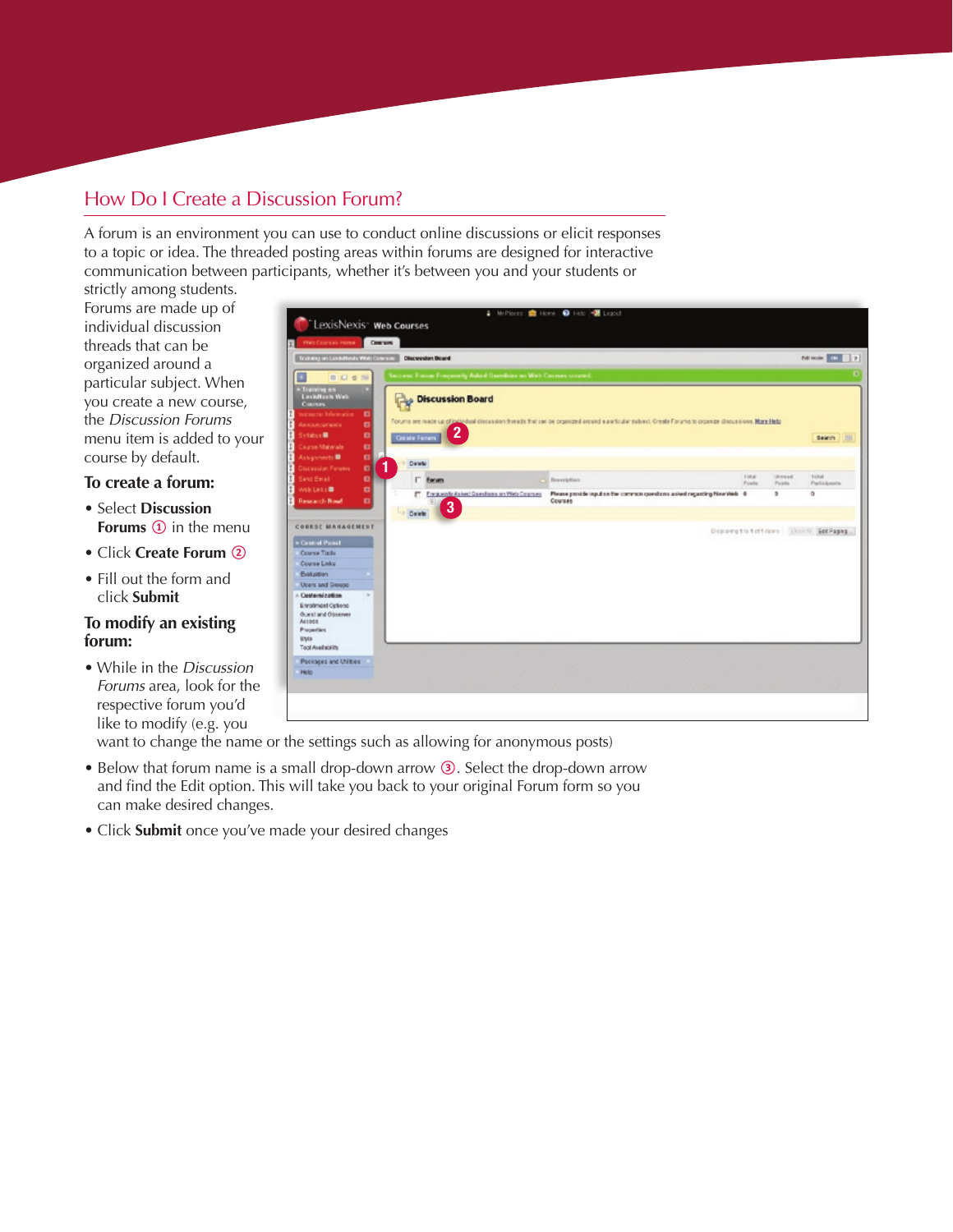#### How Do I Post a Message in a Forum?

- Select the forum to which you want to respond by clicking on the name of the forum
- Click **Create Thread** and fill out the form including the message that you want to post
- Click **Submit** to have your thread post to the forum
- Once there is a thread submitted, you can either reply to that specific thread by selecting the thread itself and using the **Reply** button, or you can create additional threads within the forum by using the **Create Thread** button

#### What Are the System Requirements for Web Courses?

To use Web Courses, you need the following:

- A LexisNexis Custom ID and Password, plus access to the Internet
- Microsoft Internet Explorer® 7.0 or later, Apple® Safari® 2.0 or later, or Mozilla® Firefox® 3.0 or later
- JavaScript enabled on your browser

### How Do I Get Help with Other Functions of Web Courses?

There are many other features of Web Courses that you may find beneficial. New functionality such as anonymous grading, enhanced appointment/office-hour tools, and the SafeAssign™ anti-plagiarism program are just a few of the new functions you may want to consider integrating into your course. For instructions on these and other features, you can:

- Go to the LexisNexis Law School Web site and find individual literature pieces for some of the new features under the Web Courses tab
- Go to the comprehensive Instructor's Manual found under Help in the Control Panel, which is conveniently located inside your Web Course
- Directly contact our Web Courses technical consultants at **1-800-45LEXIS (53947), option 3** for further assistance
- Contact your local school representative for assistance with your LexisNexis ID and access to Web Courses